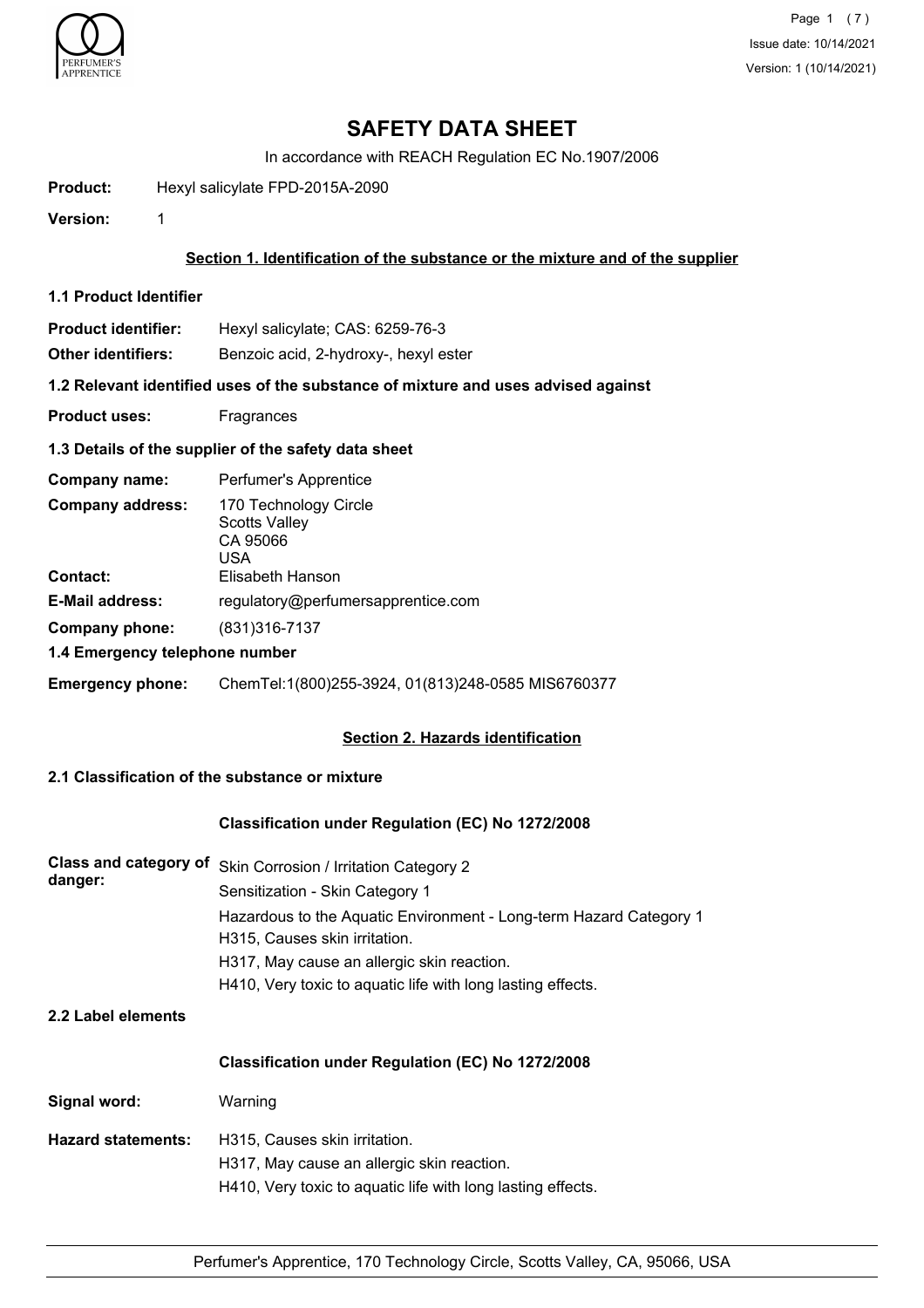

Page 2 (7) Issue date: 10/14/2021 Version: 1 (10/14/2021)

# **SAFETY DATA SHEET**

In accordance with REACH Regulation EC No.1907/2006

| <b>Product:</b>                                                     | Hexyl salicylate FPD-2015A-2090                                                                                                                                                                                                                                                                                                                                                                                                                                                                                                                                                                                                                          |  |
|---------------------------------------------------------------------|----------------------------------------------------------------------------------------------------------------------------------------------------------------------------------------------------------------------------------------------------------------------------------------------------------------------------------------------------------------------------------------------------------------------------------------------------------------------------------------------------------------------------------------------------------------------------------------------------------------------------------------------------------|--|
| Version:                                                            | 1                                                                                                                                                                                                                                                                                                                                                                                                                                                                                                                                                                                                                                                        |  |
| M factor:                                                           | None                                                                                                                                                                                                                                                                                                                                                                                                                                                                                                                                                                                                                                                     |  |
| Supplemental<br>Information:                                        | None                                                                                                                                                                                                                                                                                                                                                                                                                                                                                                                                                                                                                                                     |  |
| <b>Precautionary</b><br>statements:                                 | P261, Avoid breathing vapour or dust.<br>P264, Wash hands and other contacted skin thoroughly after handling.<br>P272, Contaminated work clothing should not be allowed out of the workplace.<br>P273, Avoid release to the environment.<br>P280, Wear protective gloves/eye protection/face protection.<br>P302/352, IF ON SKIN: Wash with plenty of soap and water.<br>P333/313, If skin irritation or rash occurs: Get medical advice/attention.<br>P362, Take off contaminated clothing and wash before reuse.<br>P391, Collect spillage.<br>P501, Dispose of contents/container to approved disposal site, in accordance with local<br>regulations. |  |
| Pictograms:<br>2.3 Other hazards                                    |                                                                                                                                                                                                                                                                                                                                                                                                                                                                                                                                                                                                                                                          |  |
| <b>Other hazards:</b>                                               | None                                                                                                                                                                                                                                                                                                                                                                                                                                                                                                                                                                                                                                                     |  |
|                                                                     | Section 3. Composition / information on ingredients                                                                                                                                                                                                                                                                                                                                                                                                                                                                                                                                                                                                      |  |
| 3.1 Substances                                                      |                                                                                                                                                                                                                                                                                                                                                                                                                                                                                                                                                                                                                                                          |  |
| <b>Product identifier:</b>                                          | Hexyl salicylate; CAS: 6259-76-3                                                                                                                                                                                                                                                                                                                                                                                                                                                                                                                                                                                                                         |  |
|                                                                     | <b>Section 4. First-aid measures</b>                                                                                                                                                                                                                                                                                                                                                                                                                                                                                                                                                                                                                     |  |
|                                                                     | 4.1 Description of first aid measures                                                                                                                                                                                                                                                                                                                                                                                                                                                                                                                                                                                                                    |  |
| Inhalation:<br>Eye exposure:<br><b>Skin exposure:</b><br>Ingestion: | Remove from exposure site to fresh air, keep at rest, and obtain medical attention.<br>Flush immediately with water for at least 15 minutes. Contact physician if symptoms persist.<br>IF ON SKIN: Wash with plenty of soap and water.<br>Rinse mouth with water and obtain medical attention.                                                                                                                                                                                                                                                                                                                                                           |  |

# **4.2 Most important symptoms and effects, both acute and delayed**

Causes skin irritation.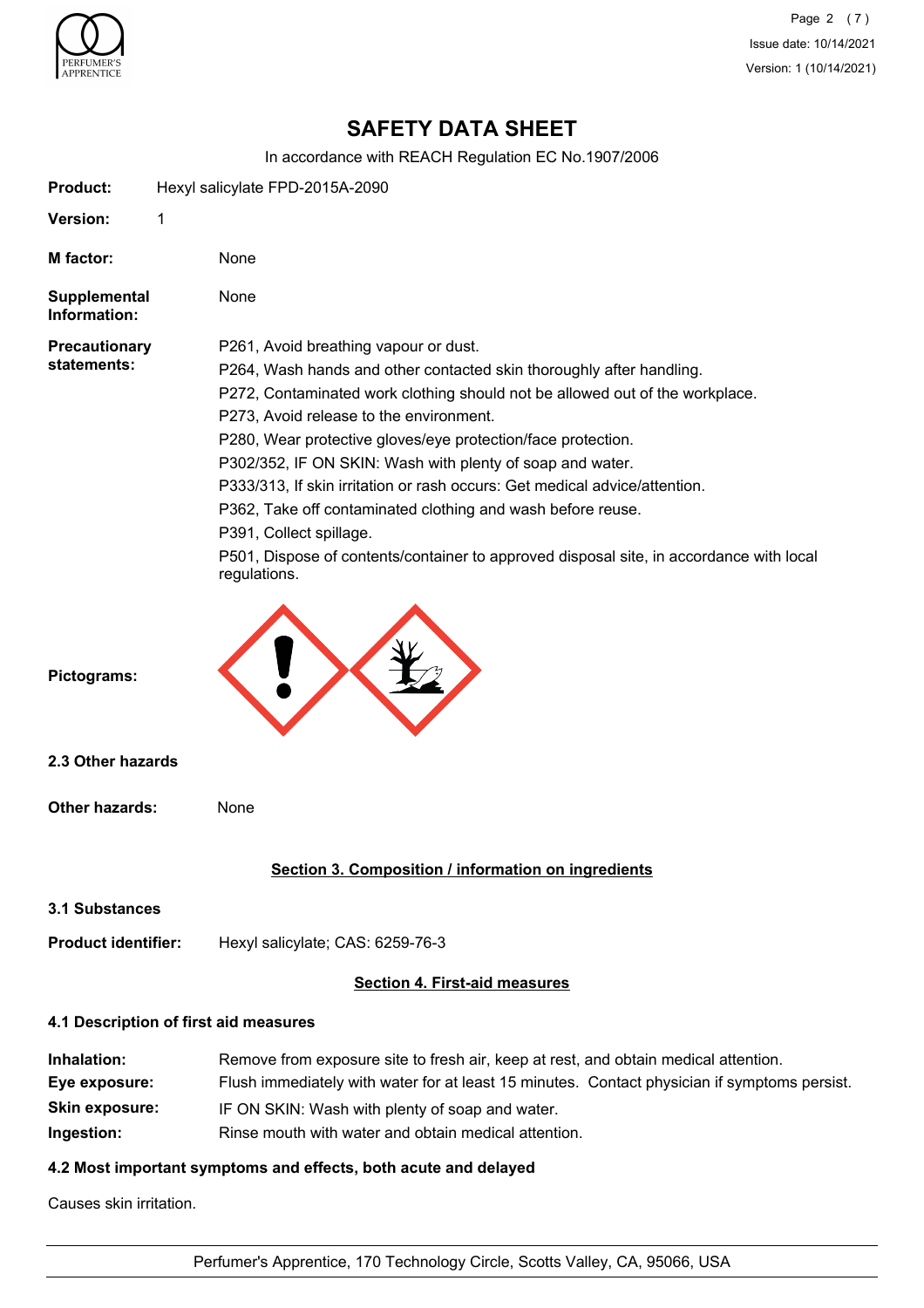

Page 3 (7) Issue date: 10/14/2021 Version: 1 (10/14/2021)

# **SAFETY DATA SHEET**

In accordance with REACH Regulation EC No.1907/2006

**Product:** Hexyl salicylate FPD-2015A-2090

**Version:** 1

May cause an allergic skin reaction.

### **4.3 Indication of any immediate medical attention and special treatment needed**

None expected, see Section 4.1 for further information.

### **SECTION 5: Firefighting measures**

#### **5.1 Extinguishing media**

Suitable media: Carbon dioxide, Dry chemical, Foam.

#### **5.2 Special hazards arising from the substance or mixture**

In case of fire, may be liberated: Carbon monoxide, Unidentified organic compounds.

#### **5.3 Advice for fire fighters:**

In case of insufficient ventilation, wear suitable respiratory equipment.

#### **Section 6. Accidental release measures**

#### **6.1 Personal precautions, protective equipment and emergency procedures:**

Avoid inhalation. Avoid contact with skin and eyes. See protective measures under Section 7 and 8.

#### **6.2 Environmental precautions:**

Keep away from drains, surface and ground water, and soil.

#### **6.3 Methods and material for containment and cleaning up:**

Remove ignition sources. Provide adequate ventilation. Avoid excessive inhalation of vapours. Contain spillage immediately by use of sand or inert powder. Dispose of according to local regulations.

#### **6.4 Reference to other sections:**

Also refer to sections 8 and 13.

#### **Section 7. Handling and storage**

#### **7.1 Precautions for safe handling:**

Keep away from heat, sparks, open flames and hot surfaces. - No smoking. Use personal protective equipment as required. Use in accordance with good manufacturing and industrial hygiene practices. Use in areas with adequate ventilation Do not eat, drink or smoke when using this product.

#### **7.2 Conditions for safe storage, including any incompatibilities:**

Store in a well-ventilated place. Keep container tightly closed. Keep cool. Ground/bond container and receiving equipment. Use explosion-proof electrical, ventilating and lighting equipment. Use only non-sparking tools. Take precautionary measures against static discharge.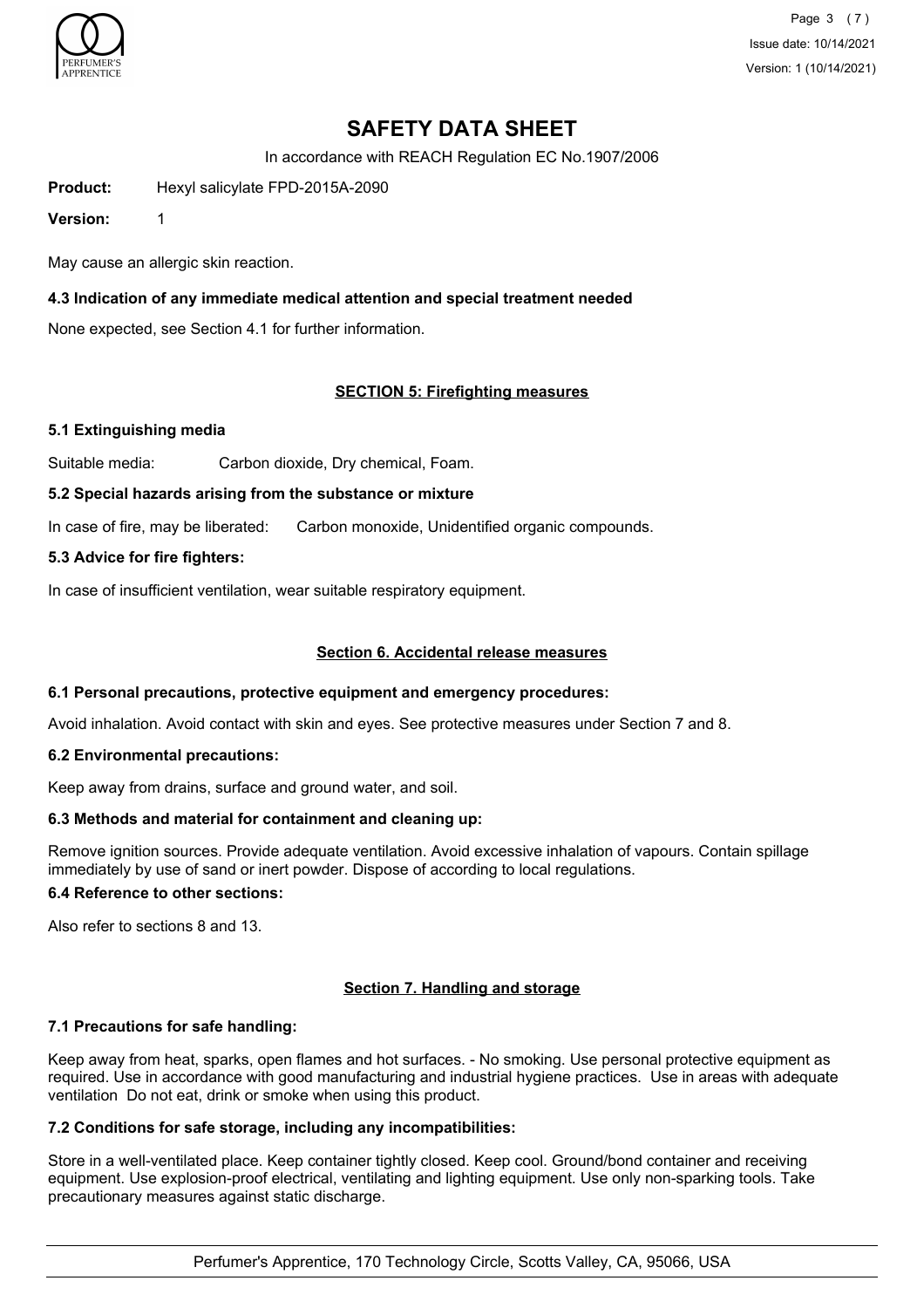

Page 4 (7) Issue date: 10/14/2021 Version: 1 (10/14/2021)

# **SAFETY DATA SHEET**

In accordance with REACH Regulation EC No.1907/2006

**Product:** Hexyl salicylate FPD-2015A-2090

**Version:** 1

#### **7.3 Specific end use(s):**

Fragrances: Use in accordance with good manufacturing and industrial hygiene practices.

#### **Section 8. Exposure controls/personal protection**

#### **8.1 Control parameters**

Workplace exposure limits: Not Applicable

#### **8.2 Exposure Controls**

#### **Eye / Skin Protection**

Wear protective gloves/eye protection/face protection

#### **Respiratory Protection**

Under normal conditions of use and where adequate ventilation is available to prevent build up of excessive vapour, this material should not require special engineering controls. However, in conditions of high or prolonged use, or high temperature or other conditions which increase exposure, the following engineering controls can be used to minimise exposure to personnel: a) Increase ventilation of the area with local exhaust ventilation. b) Personnel can use an approved, appropriately fitted respirator with organic vapour cartridge or canisters and particulate filters. c) Use closed systems for transferring and processing this material.

Also refer to Sections 2 and 7.

#### **Section 9. Physical and chemical properties**

#### **9.1 Information on basic physical and chemical properties**

| Appearance:                                   | Not determined                               |
|-----------------------------------------------|----------------------------------------------|
| Odour:                                        | Not determined                               |
| <b>Odour threshold:</b>                       | Not determined                               |
| pH:                                           | Not determined                               |
| Melting point / freezing point:               | Not determined                               |
| Initial boiling point / range:                | Not determined                               |
| <b>Flash point:</b>                           | 151 °C                                       |
| <b>Evaporation rate:</b>                      | Not determined                               |
| Flammability (solid, gas):                    | Not determined                               |
| Upper/lower flammability or explosive limits: | Product does not present an explosion hazard |
| Vapour pressure:                              | Not determined                               |
| Vapour density:                               | Not determined                               |
| <b>Relative density:</b>                      | Not determined                               |
| Solubility(ies):                              | Not determined                               |
| Partition coefficient: n-octanol/water:       | Not determined                               |
| Auto-ignition temperature:                    | Not determined                               |
| <b>Decomposition temperature:</b>             | Not determined                               |
| Viscosity:                                    | Not determined                               |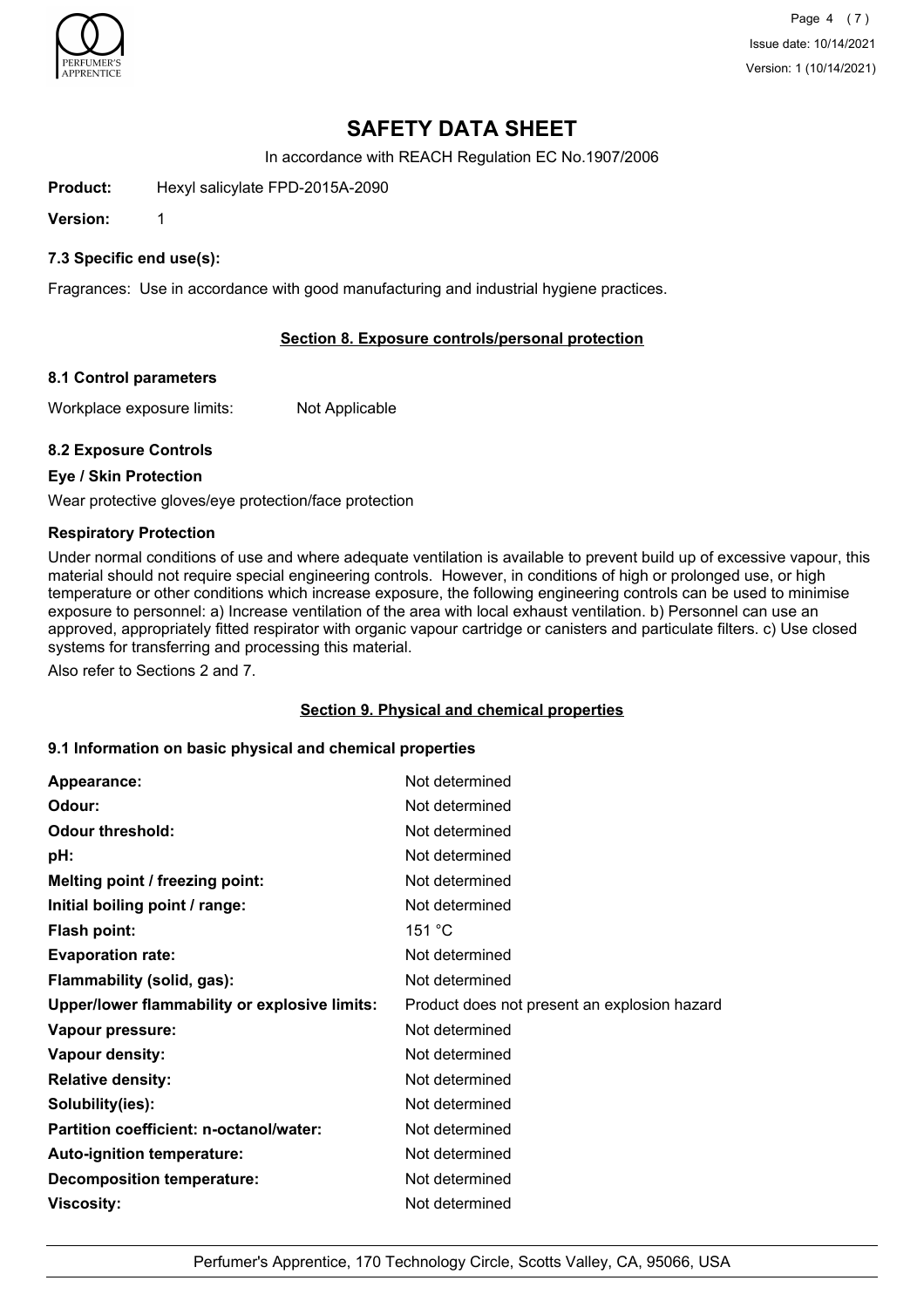

Page 5 (7) Issue date: 10/14/2021 Version: 1 (10/14/2021)

# **SAFETY DATA SHEET**

In accordance with REACH Regulation EC No.1907/2006

| Product:                     | Hexyl salicylate FPD-2015A-2090 |                                             |
|------------------------------|---------------------------------|---------------------------------------------|
| Version:                     | 1                               |                                             |
| <b>Explosive properties:</b> |                                 | Not expected                                |
| <b>Oxidising properties:</b> |                                 | Not expected                                |
| 9.2 Other information:       |                                 | None available                              |
|                              |                                 | <b>Section 10. Stability and reactivity</b> |
| <b>10.1 Reactivity:</b>      |                                 |                                             |

Presents no significant reactivity hazard, by itself or in contact with water.

#### **10.2 Chemical stability:**

Good stability under normal storage conditions.

### **10.3 Possibility of hazardous reactions:**

Not expected under normal conditions of use.

# **10.4 Conditions to avoid:**

Avoid extreme heat.

### **10.5 Incompatible materials:**

Avoid contact with strong acids, alkalis or oxidising agents.

#### **10.6 Hazardous decomposition products:**

Not expected.

### **Section 11. Toxicological information**

## **11.1 Information on toxicological effects**

| <b>Acute Toxicity:</b>             | Based on available data the classification criteria are not met. |
|------------------------------------|------------------------------------------------------------------|
| <b>Acute Toxicity Oral</b>         | Not Applicable                                                   |
| <b>Acute Toxicity Dermal</b>       | Not Applicable                                                   |
| <b>Acute Toxicity Inhalation</b>   | Not Available                                                    |
| <b>Skin corrosion/irritation:</b>  | Skin Corrosion / Irritation Category 2                           |
| Serious eye damage/irritation:     | Based on available data the classification criteria are not met. |
| Respiratory or skin sensitisation: | Sensitization - Skin Category 1                                  |
| Germ cell mutagenicity:            | Based on available data the classification criteria are not met. |
| <b>Carcinogenicity:</b>            | Based on available data the classification criteria are not met. |
| <b>Reproductive toxicity:</b>      | Based on available data the classification criteria are not met. |
| <b>STOT-single exposure:</b>       | Based on available data the classification criteria are not met. |
| <b>STOT-repeated exposure:</b>     | Based on available data the classification criteria are not met. |
| <b>Aspiration hazard:</b>          | Based on available data the classification criteria are not met. |

#### **Information about hazardous ingredients in the mixture**

Not Applicable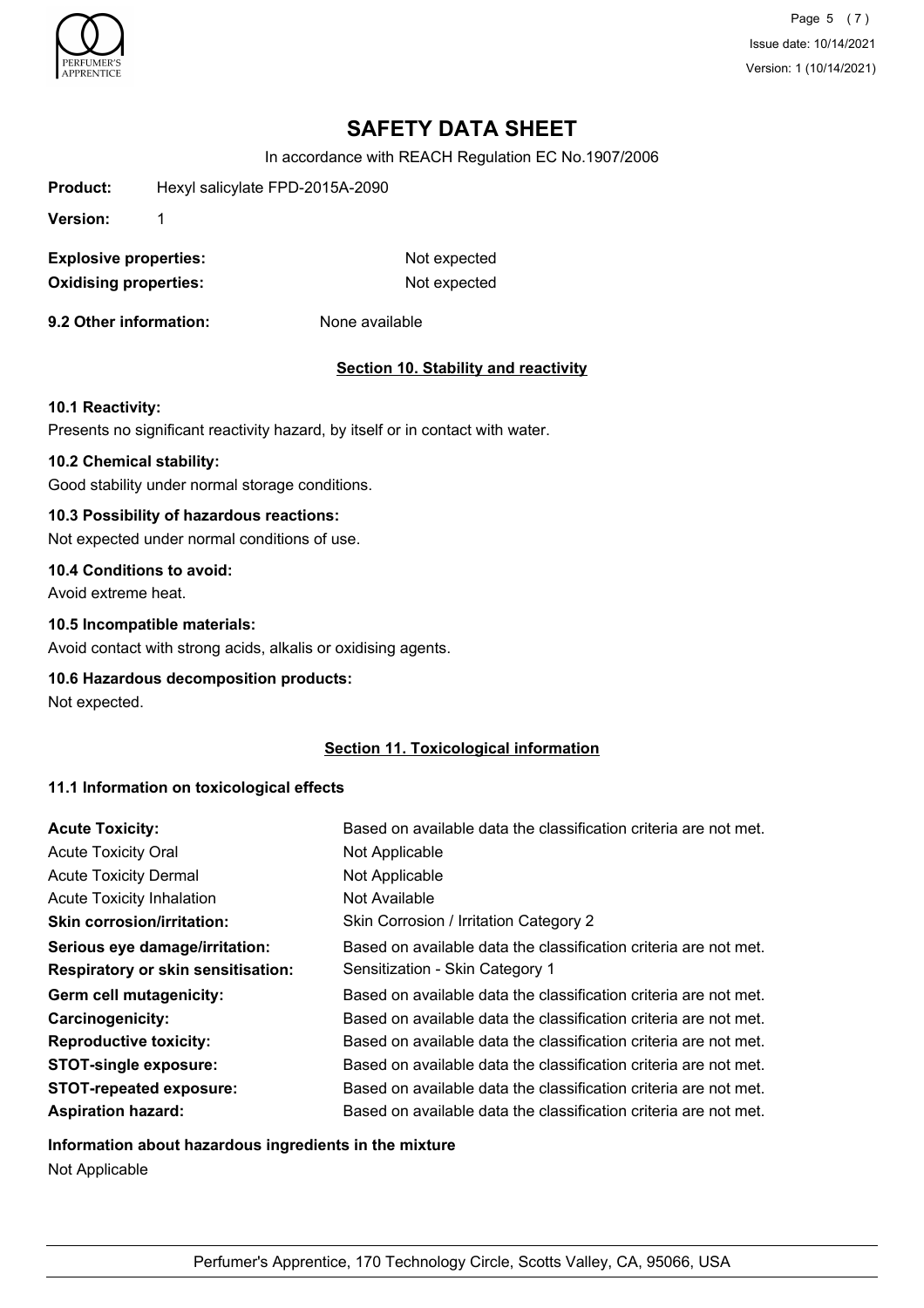

Page 6 (7) Issue date: 10/14/2021 Version: 1 (10/14/2021)

# **SAFETY DATA SHEET**

In accordance with REACH Regulation EC No.1907/2006

**Product:** Hexyl salicylate FPD-2015A-2090

**Version:** 1

Refer to Sections 2 and 3 for additional information.

### **Section 12. Ecological information**

#### **12.1 Toxicity:**

Very toxic to aquatic life with long lasting effects.

- **12.2 Persistence and degradability:** Not available
- **12.3 Bioaccumulative potential:** Not available
- **12.4 Mobility in soil:** Not available

**12.5 Results of PBT and vPvB assessment:**

This substance does not meet the PBT/vPvB criteria of REACH, annex XIII.

**12.6 Other adverse effects:** Not available

#### **Section 13. Disposal considerations**

#### **13.1 Waste treatment methods:**

Dispose of in accordance with local regulations. Avoid disposing into drainage systems and into the environment. Empty containers should be taken to an approved waste handling site for recycling or disposal.

#### **Section 14. Transport information**

| 14.1 UN number:                                                               | UN3082                                                                    |  |
|-------------------------------------------------------------------------------|---------------------------------------------------------------------------|--|
| 14.2 UN Proper Shipping Name:                                                 | ENVIRONMENTALLY HAZARDOUS SUBSTANCE, LIQUID, N.O.S.<br>(Hexyl salicylate) |  |
| 14.3 Transport hazard class(es):                                              | 9                                                                         |  |
| <b>Sub Risk:</b>                                                              |                                                                           |  |
| 14.4. Packing Group:                                                          | Ш                                                                         |  |
| <b>14.5 Environmental hazards:</b>                                            | This is an environmentally hazardous substance.                           |  |
| 14.6 Special precautions for user:                                            | None additional                                                           |  |
| 14.7 Transport in bulk according to Annex II of MARPOL73/78 and the IBC Code: |                                                                           |  |
|                                                                               |                                                                           |  |

Not applicable

#### **Section 15. Regulatory information**

**15.1 Safety, health and environmental regulations/legislation specific for the substance or mixture** None additional

#### **15.2 Chemical Safety Assessment**

A Chemical Safety Assessment has not been carried out for this product.

#### **Section 16. Other information**

#### **Key to revisions:**

Not applicable